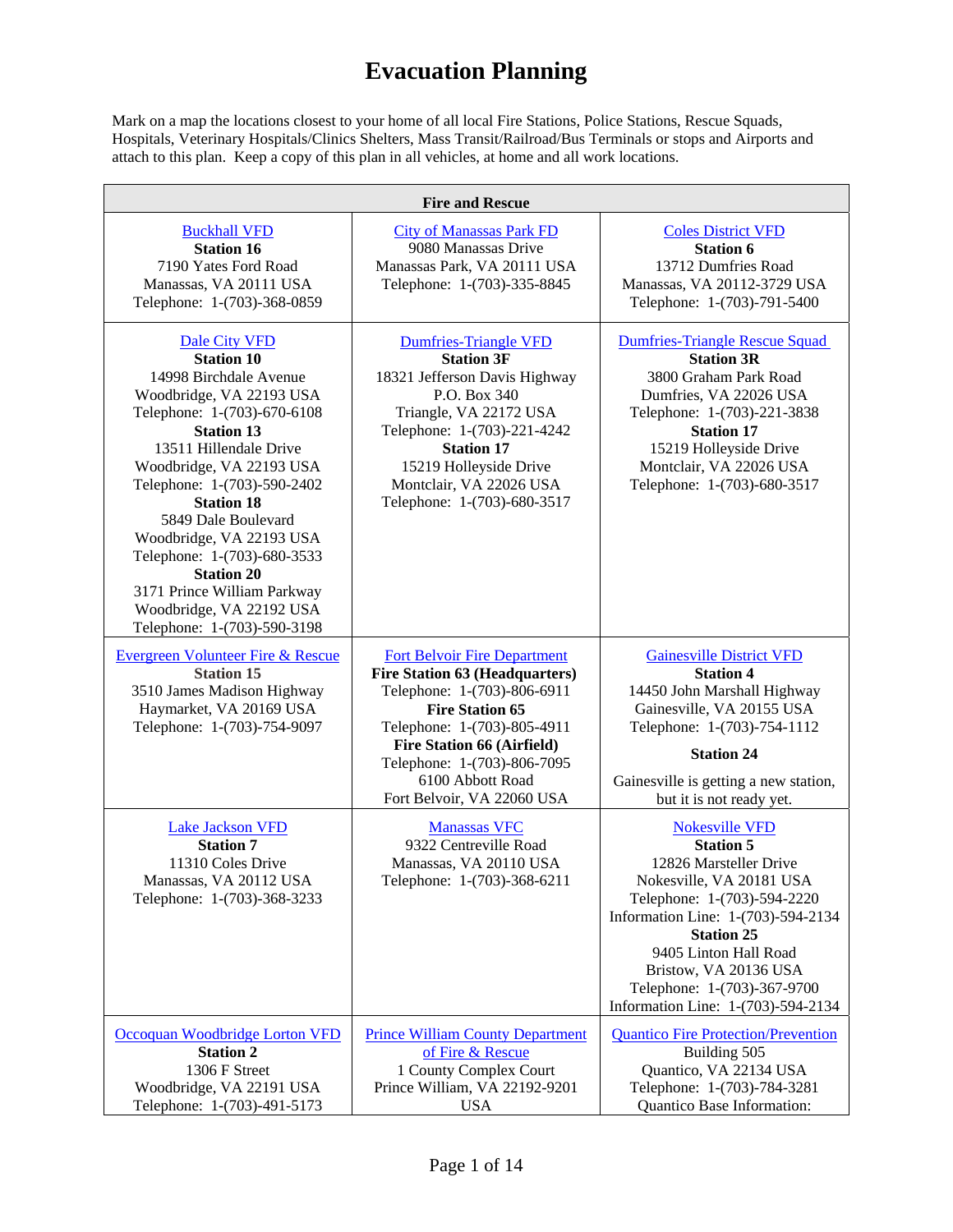| <b>Station 12</b>           |                             | Telephone: 1-(703)-784-2121 |
|-----------------------------|-----------------------------|-----------------------------|
| 2170 Montgomery Avenue      |                             |                             |
| Woodbridge, VA 22191 USA    |                             |                             |
| Telephone: 1-(703)-494-4171 |                             |                             |
| <b>Station 14</b>           |                             |                             |
| 12400 Hedges Run Drive      |                             |                             |
| Woodbridge, VA 22192 USA    |                             |                             |
| Telephone: 1-(703)-494-7119 |                             |                             |
| Stonewall Jackson VFD & RS  | <b>Yorkshire VFD</b>        |                             |
|                             |                             |                             |
| <b>Station 11</b>           | <b>Station 8</b>            |                             |
| 7814 Garner Drive           | 8277 Patton Lane            |                             |
| Manassas, VA 20109 USA      | Manassas, VA 20111 USA      |                             |
| Telephone: 1-(703)-369-5396 | Telephone: 1-(703)-368-4433 |                             |

| <b>Law Enforcement</b>                                                                                                                                                                                               |                                                                                                                                                                                                                                                                                                                    |                                                                                                                           |
|----------------------------------------------------------------------------------------------------------------------------------------------------------------------------------------------------------------------|--------------------------------------------------------------------------------------------------------------------------------------------------------------------------------------------------------------------------------------------------------------------------------------------------------------------|---------------------------------------------------------------------------------------------------------------------------|
| <b>Animal Control</b><br>14807 Dumfries Road<br>Manassas, VA 22111 USA<br>Telephone: 1-(703)-792-6465                                                                                                                | <b>Criminal Justice Academy</b><br>13101 Public Safety Drive<br>Nokesville, VA 22123 USA<br>Telephone: 1-(703)-792-6599                                                                                                                                                                                            | <b>Eastern District Station</b><br>15948 Donald Curtis Drive<br>Woodbridge, VA 22191 USA<br>Telephone: 1-(703)-792-7200   |
| <b>Federal Bureau of Investigations</b><br>(FBI)<br><b>Washington Field Office</b><br>$6014^{\text{th}}$ Street, NW<br>Washington, DC 20535 USA<br>Telephone: 1-(202)-278-2000<br>Email: washington.field@ic.fbi.gov | Virginia State Police<br><b>Division Seven Headquarters</b><br>9801 Braddock Road<br>Fairfax, Virginia 22032 USA<br>Telephone: 1-(703)-323-4500<br>Toll-Free: 1-(800)-572-4510<br>Area 11 Office<br>Prince William County<br>14420 Independent Hill Drive<br>Manassas, VA 20112 USA<br>Telephone: 1-(703)-791-3101 | <b>Western District Station</b><br>8900 Freedom Center Boulevard<br>Manassas, VA 20110 USA<br>Telephone: 1-(703)-792-6515 |

Г

| <b>Regional Emergency Operations Centers (EOCs)</b>                                                                                                             |                                                                                                                                                                                                                                                      |                                                                                                                                                                     |
|-----------------------------------------------------------------------------------------------------------------------------------------------------------------|------------------------------------------------------------------------------------------------------------------------------------------------------------------------------------------------------------------------------------------------------|---------------------------------------------------------------------------------------------------------------------------------------------------------------------|
| <b>Arlington County, Virginia:</b>                                                                                                                              | City Of Alexandria, Virginia:                                                                                                                                                                                                                        | <b>Fairfax County, Virginia:</b>                                                                                                                                    |
| <b>Emergency Communications Center</b>                                                                                                                          | <b>Emergency Communications Center</b>                                                                                                                                                                                                               | <b>Emergency Communications Center</b>                                                                                                                              |
| 1400 North Uhle Street                                                                                                                                          | 900 Second Street                                                                                                                                                                                                                                    | 3911 Woodburn Road                                                                                                                                                  |
| Arlington, VA 22201-2911 USA                                                                                                                                    | Alexandria, VA 22314-1348 USA                                                                                                                                                                                                                        | Fairfax, VA                                                                                                                                                         |
| Telephone: 1-(703)-558-2222                                                                                                                                     | Telephone: 1-(703)-838-4660                                                                                                                                                                                                                          | Telephone: 1-(703)-691-3473                                                                                                                                         |
| <b>Loudoun County, Virginia:</b><br><b>Emergency Communications Center</b><br>16600 Courage Court<br>Leesburg, VA 20175-8922 USA<br>Telephone: 1-(703)-777-0637 | <b>Metropolitan Washington</b><br><b>Airports Authority:</b><br>National Airport<br><b>Emergency Communications Center</b><br>Telephone: 1-(703)-417-8250<br>Dulles Airport<br><b>Emergency Communications Center</b><br>Telephone: 1-(703)-572-2970 | <b>Montgomery County, Maryland:</b><br><b>Emergency Communications Center</b><br>120 Maryland Avenue<br>Rockville, MD 20850-2377 USA<br>Telephone: 1-(240)-777-0744 |
| <b>Prince George's County,</b>                                                                                                                                  | <b>Prince William County, Virginia:</b>                                                                                                                                                                                                              | Washington, D.C.:                                                                                                                                                   |
| Maryland:                                                                                                                                                       | <b>Emergency Communications Center</b>                                                                                                                                                                                                               | <b>Emergency Communications Center</b>                                                                                                                              |
| <b>Emergency Communications Center</b>                                                                                                                          | Three County Complex Court                                                                                                                                                                                                                           | 300 McMillan Drive, NW                                                                                                                                              |
| 7911 Anchor Street                                                                                                                                              | Prince William, VA 22192-9201                                                                                                                                                                                                                        | Washington, DC 20001-1032 USA                                                                                                                                       |
| Landover, MD 20785-4803 USA                                                                                                                                     | USA.                                                                                                                                                                                                                                                 | Telephone: 1-(202)-673-3266                                                                                                                                         |
| Telephone: 1-(301)-499-8120                                                                                                                                     | Telephone: 1-(703)-792-6500                                                                                                                                                                                                                          | Telephone: 1-(202)-673-3267                                                                                                                                         |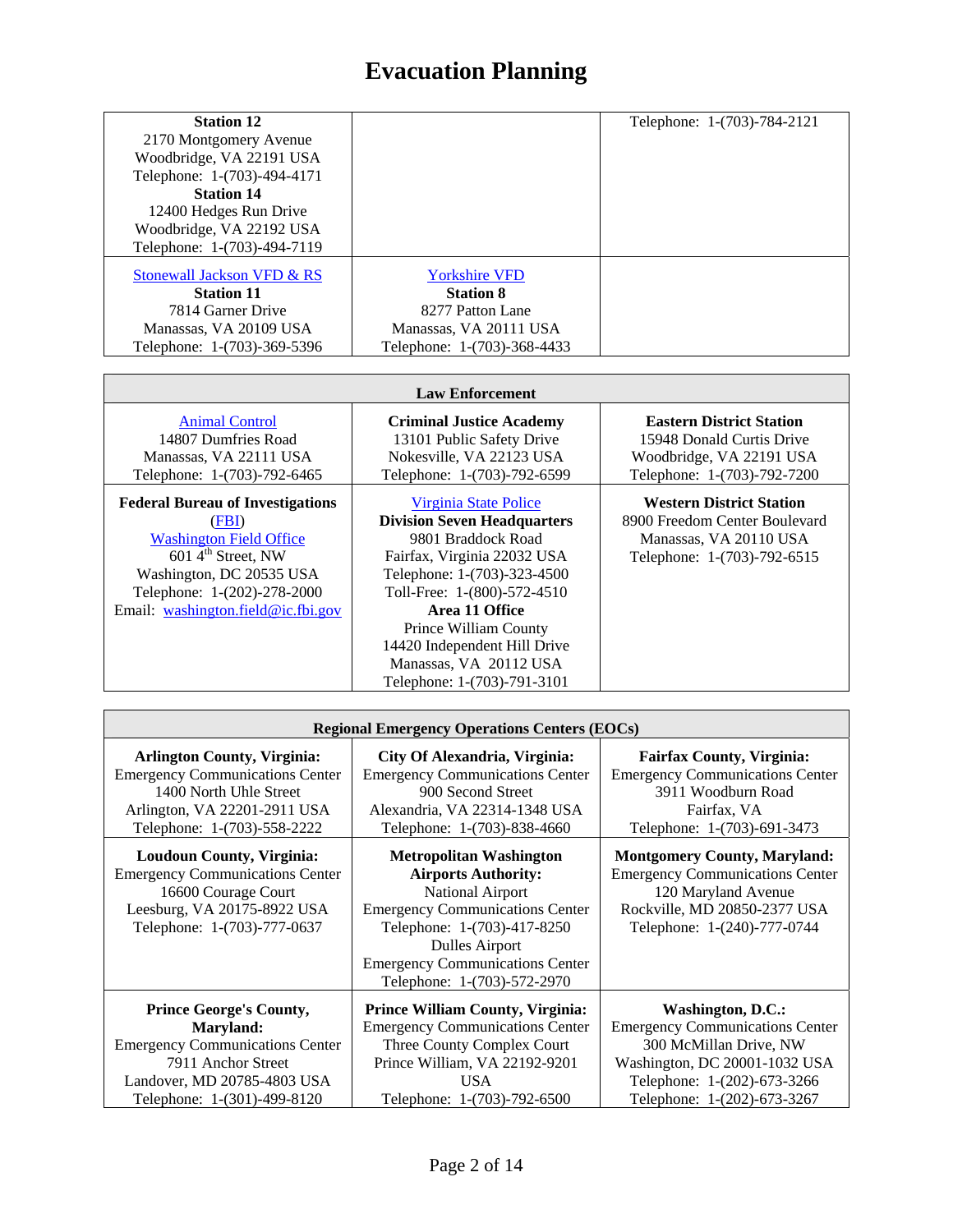| <b>Hospitals</b>                                                                                                                                        |                                                                                                                     |                                                                                                                                      |
|---------------------------------------------------------------------------------------------------------------------------------------------------------|---------------------------------------------------------------------------------------------------------------------|--------------------------------------------------------------------------------------------------------------------------------------|
| <b>Culpeper Regional Hospital</b><br>501 Sunset Lane PO Box 592<br>Culpeper, VA 22701 USA<br>Telephone: 1-(540) 829-4100<br>Toll Free: 1-(800)-232-4264 | <b>Dominion Hospital</b><br>2960 Sleepy Hollow Road<br>Falls Church, VA 22044 USA<br>Telephone: (703) 536-2000      | <b>Fauguier Hospital</b><br>500 Hospital Drive<br>Warrenton, VA 20186 USA<br>Telephone: 1-(540)-316-5000                             |
| <b>Inova Alexandria Hospital</b><br>4320 Seminary Road<br>Alexandria, VA 22304 USA<br>Telephone: 1-(703)-504-3000                                       | <b>Inova Fairfax Hospital</b><br>3300 Gallows Road<br>Falls Church, VA 22042 USA<br>Telephone: 1-(703)-776-4001     | <b>Inova Fair Oaks Hospital</b><br>3600 Joseph Siewick Drive<br>Fairfax, VA 22033 USA<br>Telephone: 1-(703)-391-3600                 |
| <b>Inova Loudoun Hospital</b><br>44045 Riverside Parkway<br>Leesburg, VA 20176 USA<br>Telephone: 1-(703)-858-6000<br>Toll Free: 1-(888)-542-8477        | <b>Inova Mount Vernon Hospital</b><br>2501 Parker's Lane<br>Alexandria, VA 22306 USA<br>Telephone: 1-(703)-664-7000 | <b>Potomac Hospital</b><br>2300 Opitz Boulevard<br>Woodbridge, VA 22191-3311USA<br>Telephone: 1-(703)-670-1313<br>$1-(540)-659-1800$ |
| <b>Prince William Health System</b><br>Prince William Hospital<br>8700 Sudley Road<br>Manassas, VA 20110-4418 USA<br>Telephone: 1-(703)-369-8000        | <b>Reston Hospital Center</b><br>1850 Town Center Pkwy<br>Reston, VA 20190 USA<br>Telephone: 1-(703)-689-9000       | <b>Virginia Hospital Center</b><br>1701 North George Mason Drive<br>Arlington, VA 22205 USA<br>Telephone: 1-(703)-558-6161           |

| <b>Health and Safety</b>                                                                                                                                                       |                                                                                                                                                       |                                                                                                                                                                                         |
|--------------------------------------------------------------------------------------------------------------------------------------------------------------------------------|-------------------------------------------------------------------------------------------------------------------------------------------------------|-----------------------------------------------------------------------------------------------------------------------------------------------------------------------------------------|
| <b>American Red Cross (ARC)</b><br>Prince William Chapter<br>9317 West Street<br>Manassas, VA 20110 USA<br>Telephone: 1-(703)-368-4511                                         | <b>Centers for Disease Control (CDC)</b><br>1600 Clifton Road<br>Atlanta, GA 30333, USA<br>Telephone: 1-(404)-498-1515<br>Toll-Free: 1-(800)-311-3435 | <b>Emergency: 911</b><br>Non-Emergency:<br>Fire: 1-(703)-792-6800<br>Police: 1-(703)-792-6500<br>EMS Services: 1-(703)-792-6805                                                         |
| <b>Poison Control Center (AAPCC)</b><br>515 King Street, Suite 510<br>Alexandria, VA 22314 USA<br>Telephone: 1-(703)-894-1858<br>Toll-Free: 1-(800)-222-1222                   | <b>Prince William Community Alert</b><br>Network (PWCAN)                                                                                              | <b>Public Health Department</b><br>9301 Lee Avenue<br>Manassas, VA 20110 USA<br>Telephone: 1-(703)-792-6300                                                                             |
| <b>Public Information (recorded):</b><br>Telephone: 1-(703)-792-4636<br>(PWC INFO)                                                                                             | <b>Public Works Department (LINK)</b><br>5 County Complex Court<br>Prince William, VA 22192 USA<br>Telephone: 1-(703)-792-6820                        | <b>Virginia Department of</b><br><b>Emergency Management (VDEM)</b><br><b>Administrative Headquarters</b><br>10501 Trade Court<br>Richmond, VA 23236 USA<br>Telephone: 1-(804) 897-6500 |
| <b>VDEM Deputy Commissioner for</b><br><b>Emergency Preparedness &amp;</b><br><b>Response</b><br>Lisa Kaplowitz<br>Telephone: 1-(804)-864-7026<br>EPRquestion@vdh.virginia.gov | <b>VDEM Deputy Commissioner for</b><br><b>Public Health</b><br>Rosanne Kolesar<br>Telephone: 1-(804) 864-7002<br>Rosanne.Kolesar@vdh.virginia.gov     | <b>VDEM Emergency Operations</b><br>Center (VEOC)<br>7700 Midlothian Turnpike<br>Richmond, VA 23235 USA<br>Telephone: 1-(804) 674-2400                                                  |
| <b>Virginia Department of Health</b><br>(VHD)<br>109 Governor Street<br>Richmond, VA 23219 USA                                                                                 |                                                                                                                                                       |                                                                                                                                                                                         |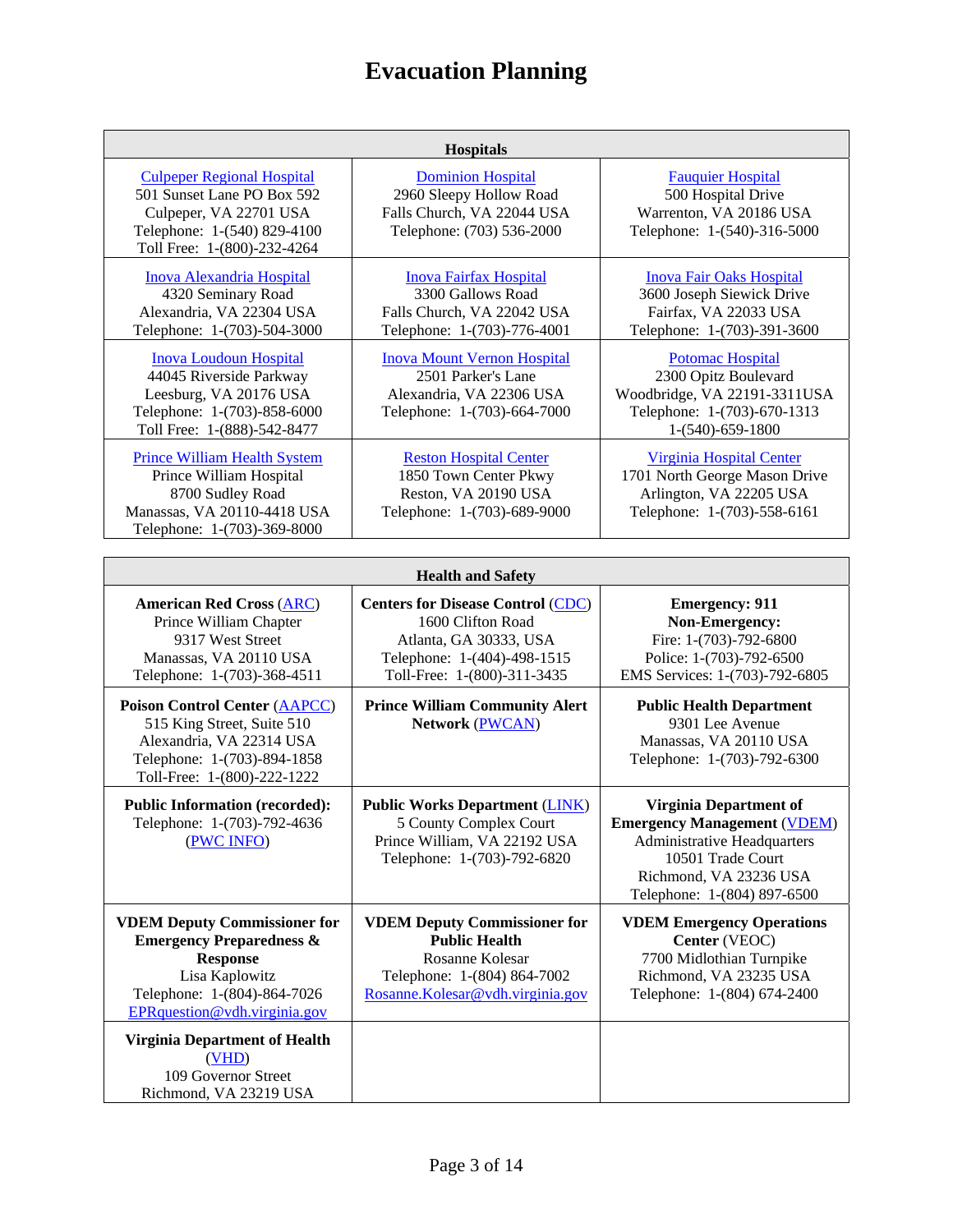| <b>Shelters</b>                                                                                                                                              |                                                                                                                                                                          |                                                                                                                                            |
|--------------------------------------------------------------------------------------------------------------------------------------------------------------|--------------------------------------------------------------------------------------------------------------------------------------------------------------------------|--------------------------------------------------------------------------------------------------------------------------------------------|
| <b>Battlefield High School Shelter</b><br>(LINK)<br>15000 Graduation Drive<br>Haymarket, VA 20169 USA<br>Telephone: 1-(571)-261-4400                         | <b>Freedom High School Shelter</b><br>(LINK)<br>15201 Neabsco Mills Road<br>Woodbridge, VA 22191 USA<br>Telephone: 1-(703)-583-1405                                      | <b>Stonewall Jackson High School</b><br><b>Shelter (LINK)</b><br>8820 Rixlew Lane<br>Manassas, VA 20109 USA<br>Telephone: 1-(703)-365-2900 |
|                                                                                                                                                              | <b>Veterinary Clinics/Hospitals</b>                                                                                                                                      |                                                                                                                                            |
| <b>All Pets Veterinary Hospital</b><br>43112 John Mosby Highway<br>Chantilly VA 20152<br>Telephone: 1-(703)-327-6666<br>Fax: 1-(703)-327-4664                | <b>Battlefield Animal Clinic Inc.</b><br>8138 Sudley Road<br>Manassas, VA 20109<br>Telephone: 1-(703)-361-0271                                                           | Caring Hands Animal Hospital:<br><b>Bristow</b><br>12733 Braemar Village Plaza<br>Bristow, VA 20136<br>Telephone: 1-(703)-368-7300         |
| <b>Centreville Square Animal Hospital</b><br>14215-L Centreville Square<br>Centreville, VA 20121<br>Telephone: 1-(703)-222-9682<br>Fax: 1-(703)-222-8940     | <b>Chantilly Animal Hospital</b><br>13705 Lee Jackson Memorial<br>Highway, Suite A<br>Chantilly, VA 20151<br>Telephone: 1-(703)-802-8387<br>Fax: 1-(703)-802-8390        | <b>Fairfax Animal Hospital</b><br>5914 Seminary Rd<br>Falls Church, VA<br>Telephone: 1-(703)-820-2557                                      |
| The Hope Center for Advanced<br><b>Veterinary Medicine</b><br>140 Park Street SE<br>Vienna, VA 22180<br>Telephone: 1-(703)-281-5121<br>Fax: 1-(703)-281-0149 | <b>Oakton-Vienna Veterinary Hospital</b><br>320 Maple Avenue East<br>Vienna, VA 22180<br>Telephone: 1-(703)-938-2800<br>Fax: 1-(703)-938-1247                            | <b>Prince William</b><br><b>Emergency Veterinary Clinic</b><br>8610 Centreville Road<br>Manassas, VA 20110<br>Telephone: 1-(703)-361-8287  |
| Find pet-friendly lodging in your<br>area (LINK)                                                                                                             | D.C. Animal Shelter (24 Hour)<br>Telephone: 1-(202)-576-6664<br><b>Government of the District</b><br><b>Columbia Citywide Call Center</b><br>Telephone: 1-(202)-727-1000 |                                                                                                                                            |

| <u>Canal</u>                                                                                                                                                        |                                                                                                                                                                            |                                                                                                                                                                          |
|---------------------------------------------------------------------------------------------------------------------------------------------------------------------|----------------------------------------------------------------------------------------------------------------------------------------------------------------------------|--------------------------------------------------------------------------------------------------------------------------------------------------------------------------|
| Columbia Gas<br>Emergency: 1-(800)-544-5606<br>24-hour Customer Care:<br>Toll-Free: 1-(800)-543-8911                                                                | <b>Dale Service Corporation</b><br>5565 Mapledale Plaza<br>Dale City, VA 22193 USA<br>Telephone: 1-(703)-590-4495                                                          | <b>Dominion Power</b><br>120 Tredegar Street<br>Richmond VA 23219 USA<br>Toll-Free: 1-(888)-667-3000<br>Deaf or hard of hearing customers<br>(TTY/TDD): 1-(800)-291-7745 |
| <b>Northern Virginia Electric</b><br>Cooperative<br>10323 Lomond Drive<br>Manassas, VA 20108-0875 USA<br>Telephone: 1-(703)-335-0500<br>Toll-Free: 1-(888)-335-0500 | <b>Prince William County Service</b><br><b>Authority</b><br>PO Box 2266<br>Woodbridge, VA 22195-2266 USA<br>Emergency: 1-(703)-335-7990<br>Non-Emergency: 1-(703)-335-7900 | <b>Washington Gas</b><br>Emergency: 1-(703)-750-1400<br>Toll-Free: 1-(800)-752-7520                                                                                      |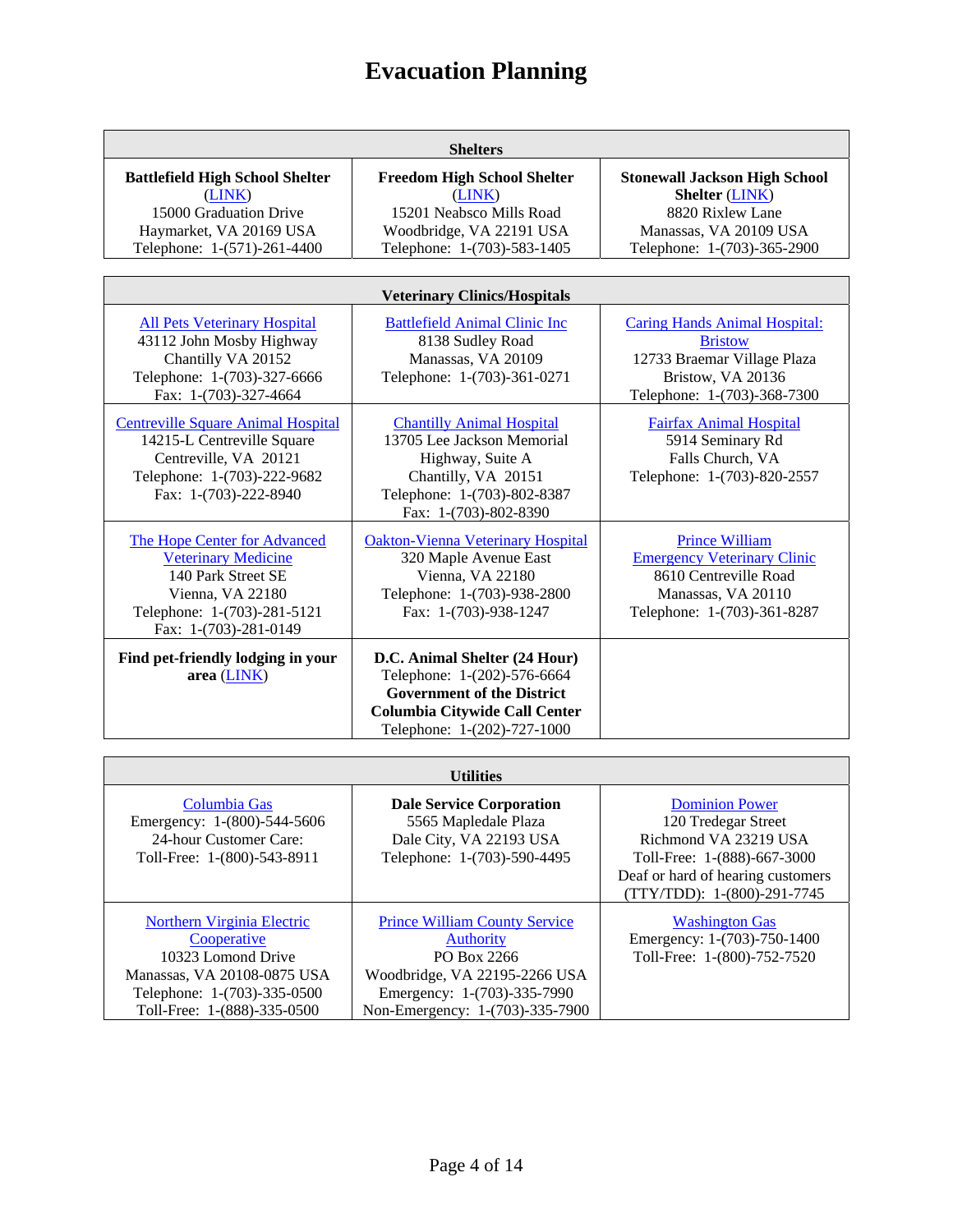| <b>Nuclear Power Generating Stations</b>                                                                                                                                                                                                                                   |                                                                                                                                                                                                                                                                                                                              |                                                                                                                                                                                                                                                                                                          |
|----------------------------------------------------------------------------------------------------------------------------------------------------------------------------------------------------------------------------------------------------------------------------|------------------------------------------------------------------------------------------------------------------------------------------------------------------------------------------------------------------------------------------------------------------------------------------------------------------------------|----------------------------------------------------------------------------------------------------------------------------------------------------------------------------------------------------------------------------------------------------------------------------------------------------------|
| <b>Dominion Power Nuclear Power</b><br><b>Generating Station</b><br><b>Surry Nuclear Information Center</b><br>(LINK)<br>5570 Hog Island Road<br>Surry, VA 23883 USA<br>Telephone: 1-(757)-357-5410<br>Fax: 1-(757)-357-4711<br>(Between Williamsburg and<br>Newport News) | <b>Dominion Power Nuclear Power</b><br><b>Generating Station</b><br>North Anna Nuclear Information<br>Center (LINK)<br>1022 Haley Drive<br>Mineral, VA 23117 USA<br>Telephone: 1-(540)-894-2029 or 1-<br>$(804) - 771 - 3200$<br>(Northwest between Richmond,<br>Charlottesville and Fort A.P. Hill<br>Military Recorvation) | <b>Constellation Energy Nuclear</b><br><b>Power Generating Station</b><br><b>Calvert Cliffs Nuclear Power Plant</b><br>(LINK)<br>1650 Calvert Cliffs Parkway<br>Lusby, MD 20657-4700<br>Telephone: 1-(410)-495-4673<br>(Between La Plata and Cambridge<br>on the western shore of the<br>Chesapeake Bay) |

Military Reservation)

| <b>Airports</b>                                                                                                                                                                                                                                                                                                                             |                                                                                                                                                                                                                                                                                                                                                                                |                                                                                                                                                                                                                                                                                                                                     |
|---------------------------------------------------------------------------------------------------------------------------------------------------------------------------------------------------------------------------------------------------------------------------------------------------------------------------------------------|--------------------------------------------------------------------------------------------------------------------------------------------------------------------------------------------------------------------------------------------------------------------------------------------------------------------------------------------------------------------------------|-------------------------------------------------------------------------------------------------------------------------------------------------------------------------------------------------------------------------------------------------------------------------------------------------------------------------------------|
| <b>Bolling Air Force Base (KBOF)</b><br>Latitude: 38-50-34.4060N<br>Longitude: 077-00-57.9140W<br>Elevation: 20ft/6m (estimated)<br><b>Helipad H1</b><br>100 x 100ft/30 x 30m<br><b>Bolling AFB</b><br>Chappie James Boulevard Southwest<br>Washington, DC 20332 USA<br>Telephone: 1-(202)-563-1701                                         | <b>Culpeper Regional Airport (CJR)</b><br>Latitude: 38-31-31.7000N<br>Longitude: 077-51-34.7000W<br>CTAF/UNICOM: 123.075<br>Runway 4/22<br>5000 x 100ft/1524 x 30m<br>12517 Beverly Ford Road<br>Brandy Station, VA 22714 USA<br>Telephone: 1-(540)-825-8280                                                                                                                   | <b>Davison AAF Airport (DAA)</b><br>Latitude: 38-42-54.0000N<br>Longitude: 077-10-51.6000W<br>CTAF: 126.3<br>Runway 14/32<br>5618 x 74ft/1712 x 23m<br><b>US Army ATCA-ASO</b><br>6970 Britton Drive<br>FT Belvior, VA 22060 USA<br>Telephone: 1-(703)-664-1201                                                                     |
| <b>Manassas Regional/Harry P.</b><br>Davis Field Airport (HEF)<br>Latitude: 38-43-17.1000N<br>Longitude: 077-30-55.6000W<br>Elevation: 192ft /58.5m<br><b>CTAF: 133.1</b><br>Runway 16L/34R<br>5700 x 100ft/1737 x 30m<br>Runway 16R/34L<br>3702 x 100ft /1128 x 30m<br>PO Box 560<br>Manassas, VA 20108 USA<br>Telephone: 1-(703)-361-1882 | <b>Pentagon Army Heliport (JPN)</b><br>Latitude: 38-52-26.6000N<br>Longitude: 077-03-27.0000W<br>Pentagon Tower: 143.1 231.3<br><b>Helipad H1</b><br>82 x 82ft/25 x 25m<br><b>U.S. Army ATCA-ASO</b><br><b>Cameron Station</b><br>Alexandria, VA 22314 USA<br>Telephone: 1-(703)-664-1201                                                                                      | Potomac Airfield (KVKX)<br>Latitude: 38-44-55.1100N<br>Longitude: 076-57-21.3200W<br>Elevation: 118ft/36m (estimated)<br>CTAF/UNICOM: 122.80<br>Runway 6/24<br>2665 x 40ft/812 x 12m<br>10300 Glen Way<br>Fort Washington, MD 20744 USA<br>Telephone: 1-(301)-248-5720                                                              |
| Quantico Marine Corps Airfield /<br><b>Turner Field (NYG)</b><br>Latitude: 38-30-12.9830N<br>Longitude: 077-18-18.1200W<br>ATIS: 263.15<br>Runway 2/20<br>4237 x 150ft/1291 x 46m<br>US Navy Oceanographic<br>OFC-CODE 3142<br>Washington, DC 20373 USA<br>Marine Corps Air Station<br>Quantico, VA 22134 USA                               | <b>Ronald Reagan Washington</b><br><b>National Airport (DCA)</b><br>Latitude: 38-51-07.5000N<br>Longitude: 077-02-15.8000W<br><b>UNICOM: 122.95</b><br>Runway 1/19<br>6869 x 150ft/2094 x 46m<br><b>Runway 15/33</b><br>5204 x 150ft/1586 x 46m<br>Runway 4/22<br>4911 x 150ft/1497 x 46m<br>1 Aviation Circle<br>Washington, DC 20001-6000 USA<br>Telephone: 1-(703)-417-8050 | <b>South Capitol Street Heliport</b><br>(09W)<br>Latitude: 38-52-07.4040N<br>Longitude: 077-00-26.9130W<br>Elevation: 10ft/3.0 m (surveyed)<br>CTAF/UNICOM: 123.05<br><b>Helipad H1</b><br>60 x 60ft/18 x 18m<br>1724 South Capital Street, SE<br>Washington, DC 20003 USA<br>Telephone: 1-(202)-484-8616<br>or: $1-(202)-484-8484$ |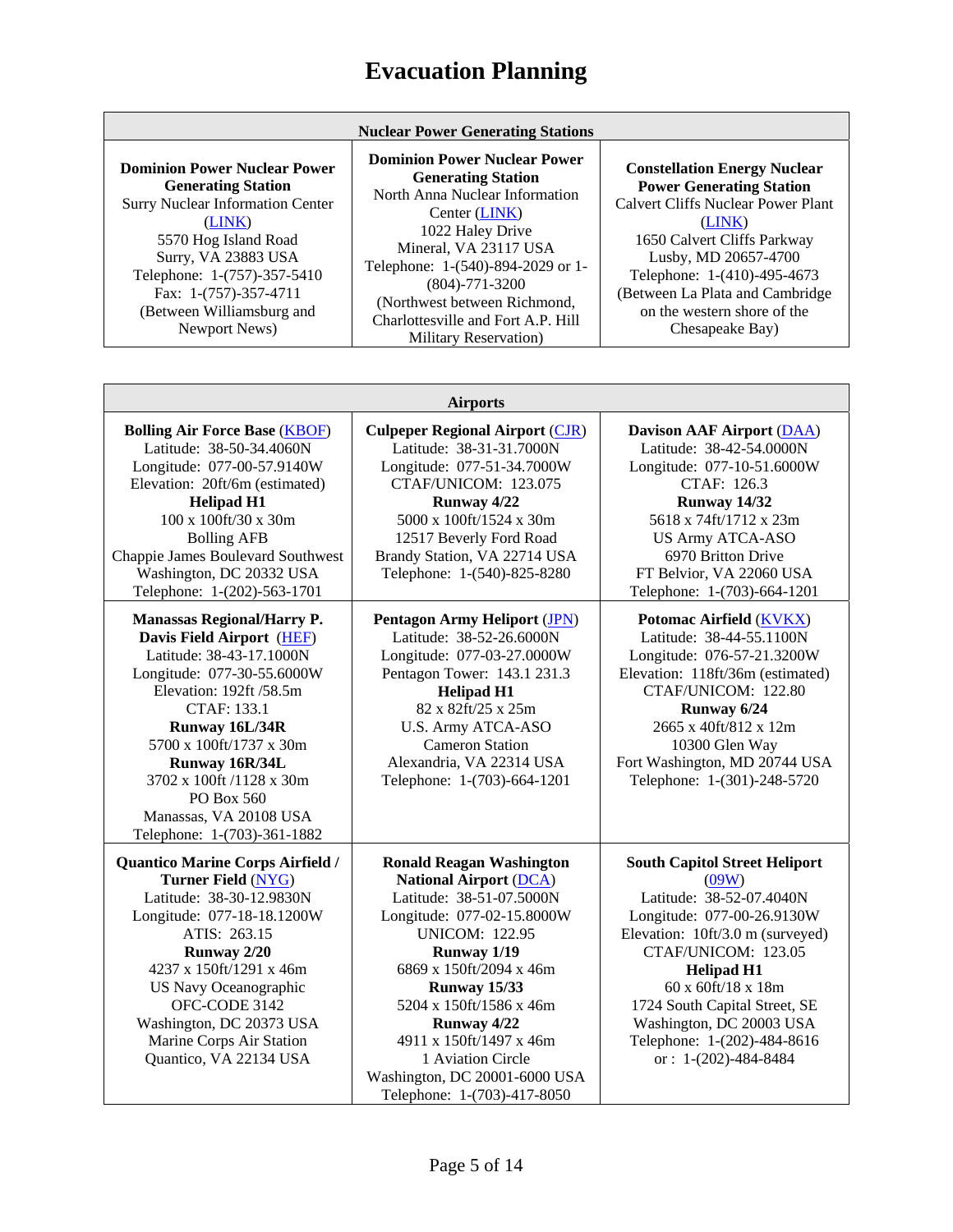| <b>Walter Reed Emergency Heliport</b><br>(DC14)<br>Latitude: 38-58-40.3970N<br>Longitude: 077-01-38.9160W<br>Elevation: 305ft/93m (estimated)<br><b>Helipad H1</b><br>50 x 50ft/15 x 15m<br>Walter Reed Army Medical Center<br>Washington, DC 20307-5001 USA<br>Telephone: 1-(202)-576-3191                                                                                                                                                                                  | <b>Walter Reed Forest Glen Heliport</b><br>(DC13)<br>Latitude: 39-00-29.3950N<br>Longitude: 077-03-19.9180W<br>Elevation: 310ft/94m (estimated)<br><b>Helipad H1</b><br>50 x 50ft/15 x 15m | <b>Warrenton-Fauquier Airport</b><br>(HWY)<br>Latitude: 38-35-10.6000N<br>Longitude: 077-42-38.3000W<br>Elevation: 336 ft. / 102.4 m<br>CTAF/UNICOM: 122.7<br>Runway 14/32<br>5000 x 100ft/1524 x 30m<br>5075 Airport Rd<br><b>PO Box 198</b><br>Midland, VA 22728-0068 USA<br>Telephone: 1-(540)-347-2421 |
|------------------------------------------------------------------------------------------------------------------------------------------------------------------------------------------------------------------------------------------------------------------------------------------------------------------------------------------------------------------------------------------------------------------------------------------------------------------------------|--------------------------------------------------------------------------------------------------------------------------------------------------------------------------------------------|------------------------------------------------------------------------------------------------------------------------------------------------------------------------------------------------------------------------------------------------------------------------------------------------------------|
| <b>Washington Dulles International</b><br>Airport (IAD)<br>Latitude: 38-56-50.8000N<br>Longitude: 077-27-35.8000W<br><b>UNICOM: 122.95</b><br>Runway 1C/19C<br>11501 x 150ft/3506 x 46m Runway<br>1R/19L<br>$11500 \times 150$ ft/3505 x 46m<br><b>Runway 12/30</b><br>10501 x 150ft/3201 x 46m<br><b>Runway 1L/19R</b><br>$9400 \times 150$ ft/2865 x 46m<br>Manager: Christopher Browne<br>1 Saarinen Center MA-210<br>Dulles, VA 20166 USA<br>Telephone: 1-(703)-572-2730 |                                                                                                                                                                                            |                                                                                                                                                                                                                                                                                                            |

| <b>Mass Transit/Railroad/Bus Terminals</b>                                                                                                                                                                                     |                                                                                                                                                                                                                                                                                |                                                                                                                                                 |  |  |  |
|--------------------------------------------------------------------------------------------------------------------------------------------------------------------------------------------------------------------------------|--------------------------------------------------------------------------------------------------------------------------------------------------------------------------------------------------------------------------------------------------------------------------------|-------------------------------------------------------------------------------------------------------------------------------------------------|--|--|--|
| Amtrak<br>Toll-Free: 1-(800)-872-7245<br>Deaf or hard of hearing customers<br>(TTY/TDD)<br>Toll-Free: 1-(800)-523-6590                                                                                                         | <b>Greyhound Bus Line (LINK)</b><br>PO Box 660362<br>Dallas, TX 75266-0362 USA<br>Telephone: 1-(972)-789-7000<br>Assistance for customers with<br>disabilities<br>Toll-Free: 1-(800)-752-4841<br>Deaf or hard of hearing customers<br>(TTY/TDD)<br>Toll-Free: 1-(800)-345-3109 | <b>Nearest Greyhound Bus Stop:</b><br>The Coffee Club Cafe Inc<br>1040 Express Drive<br>Woodbridge, VA 22191 USA<br>Telephone: 1-(703)-490-8848 |  |  |  |
| <b>Potomac and Rappahannock</b><br><b>Transportation Commission</b><br>(PRTC)<br>14700 Potomac Mills Road<br>Woodbridge, VA 22192 USA<br>Telephone: 1-(703)-730-6664<br>Toll Free: (888) 730-6664<br>E-Mail: Omni@OmniRide.com | Virginia Railway Express (VRE)<br>1500 King Street Suite 202<br>Alexandria, Virginia 22314 USA<br>Telephone: 1-(703) 684-1001<br>Deaf or hard of hearing customers<br>(TTY/TDD)<br>Telephone: 1-(703)-684-0551<br>E-mail: $gotrains@vre.org$                                   |                                                                                                                                                 |  |  |  |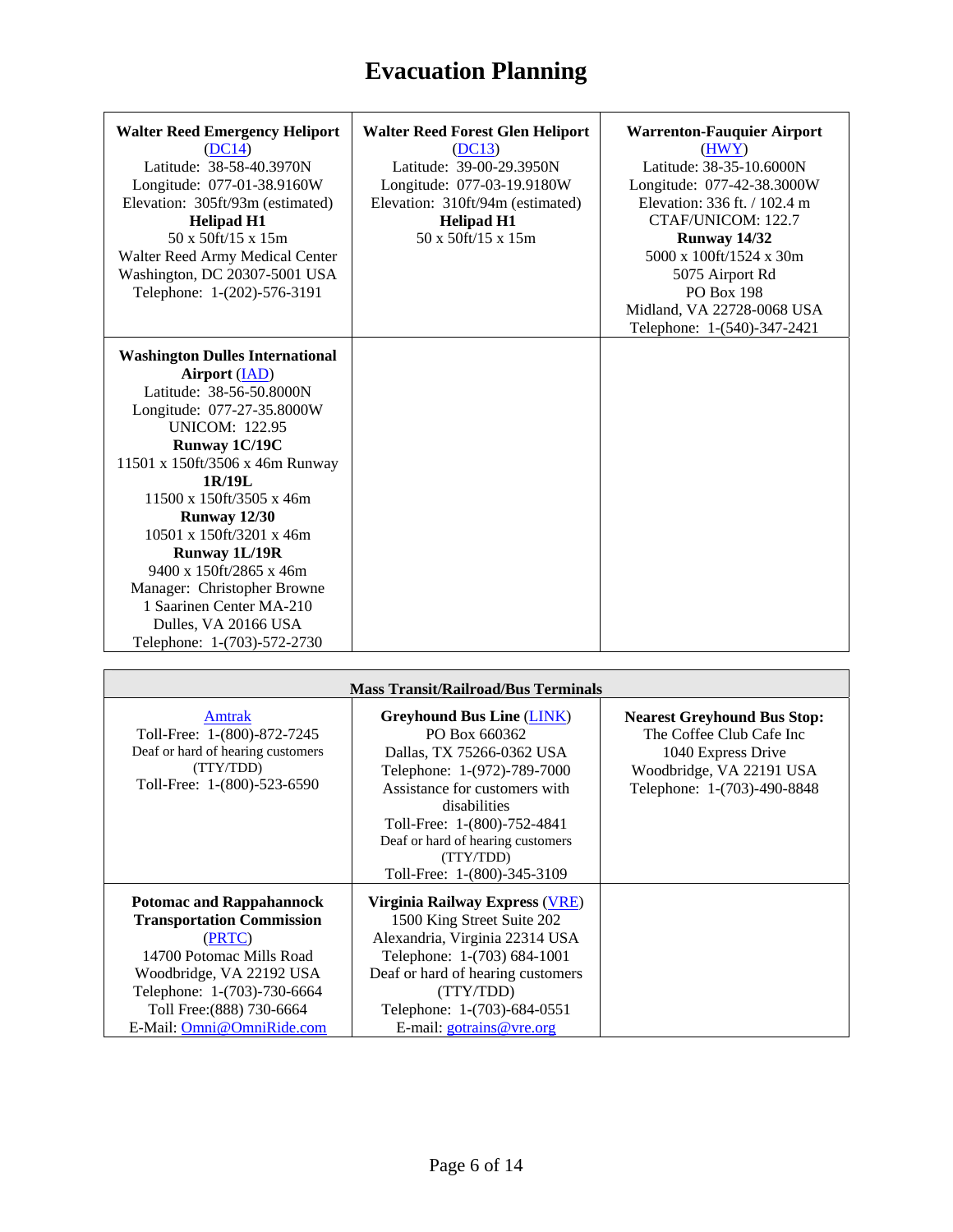Ask Local Authorities about Emergency Evacuation Routes.

Is there a map available with Evacuation Routes marked? YES If yes, attach to you plan and keep copies in all vehicles.

|--|--|

Record your specific evacuation route directions in the space provided.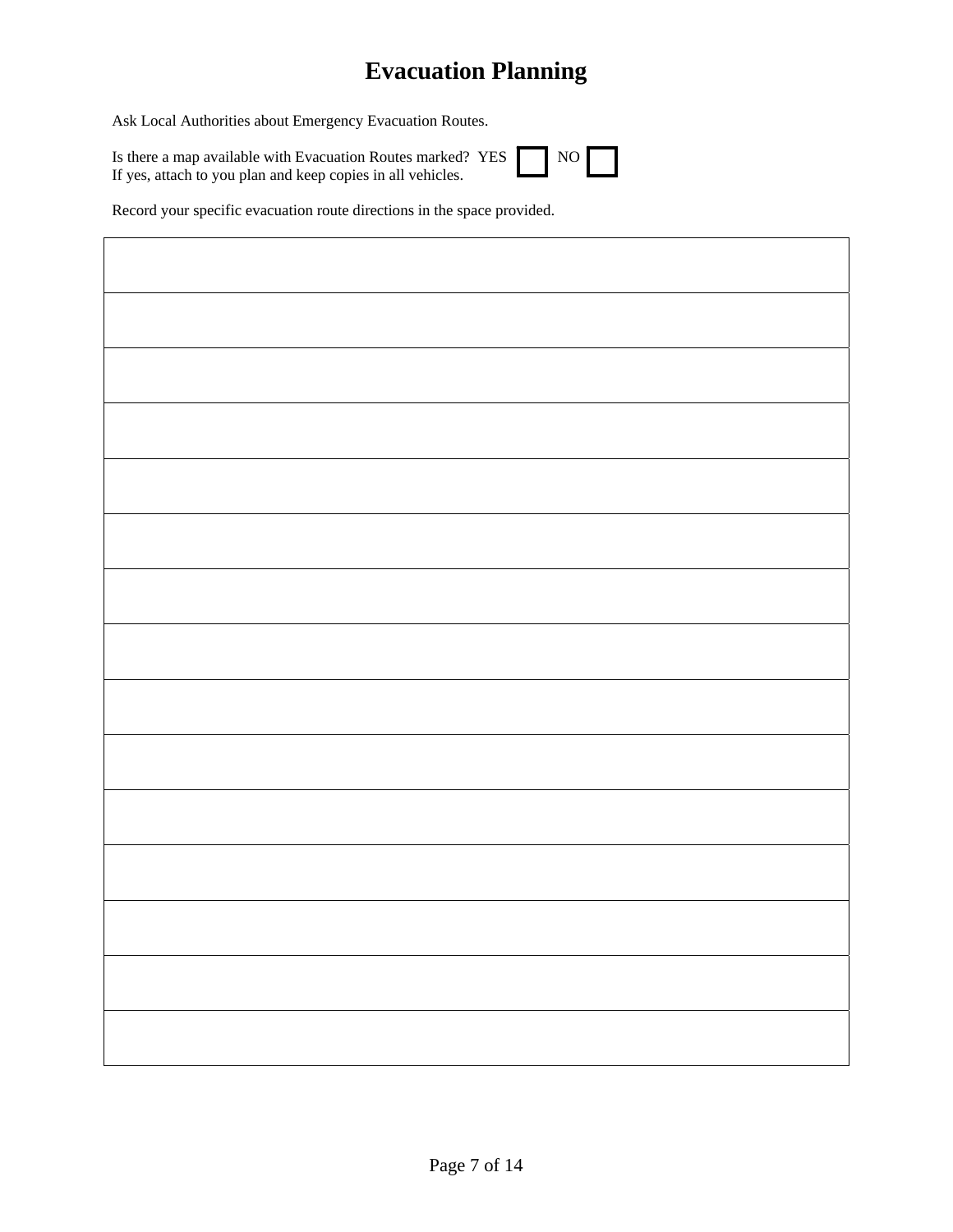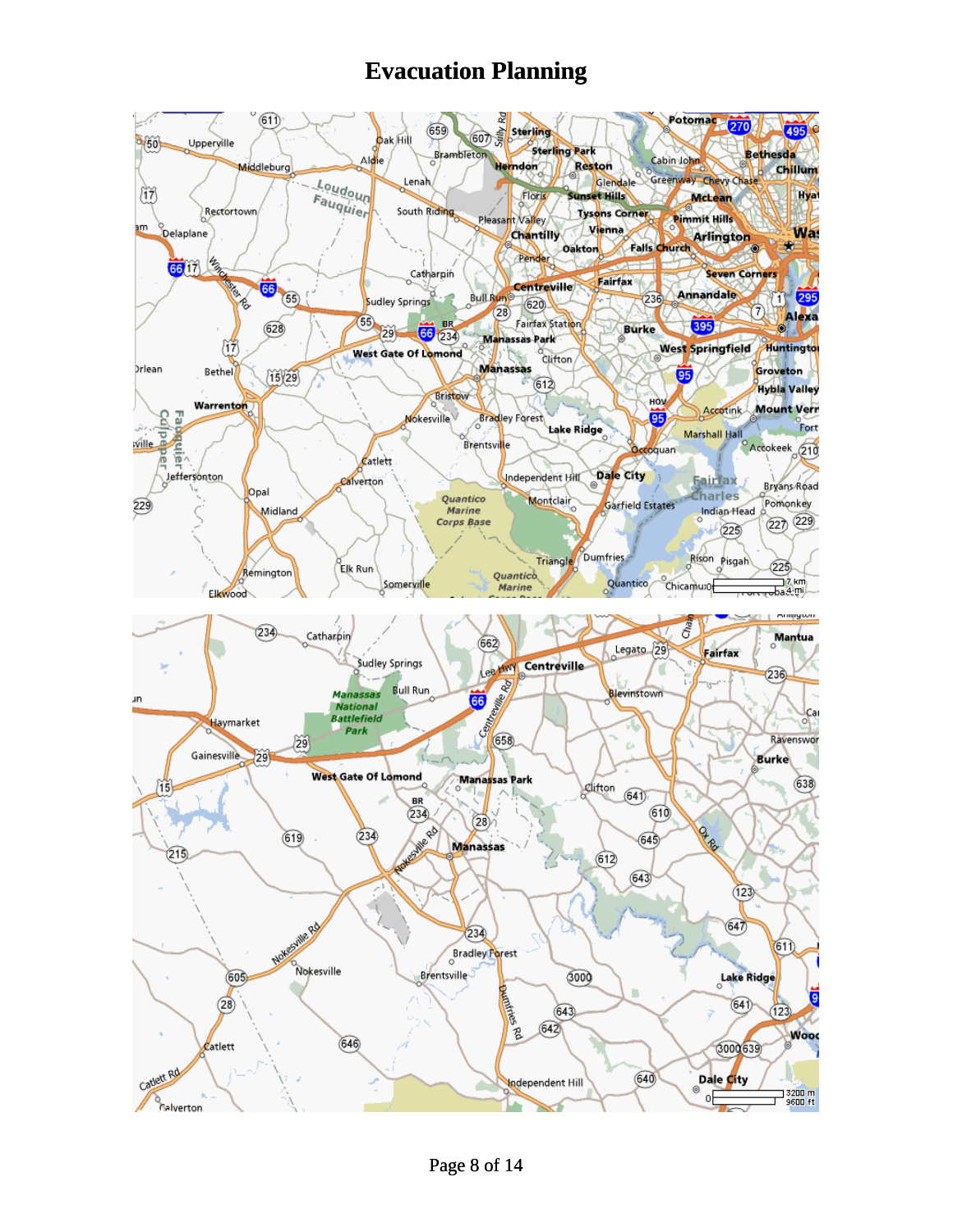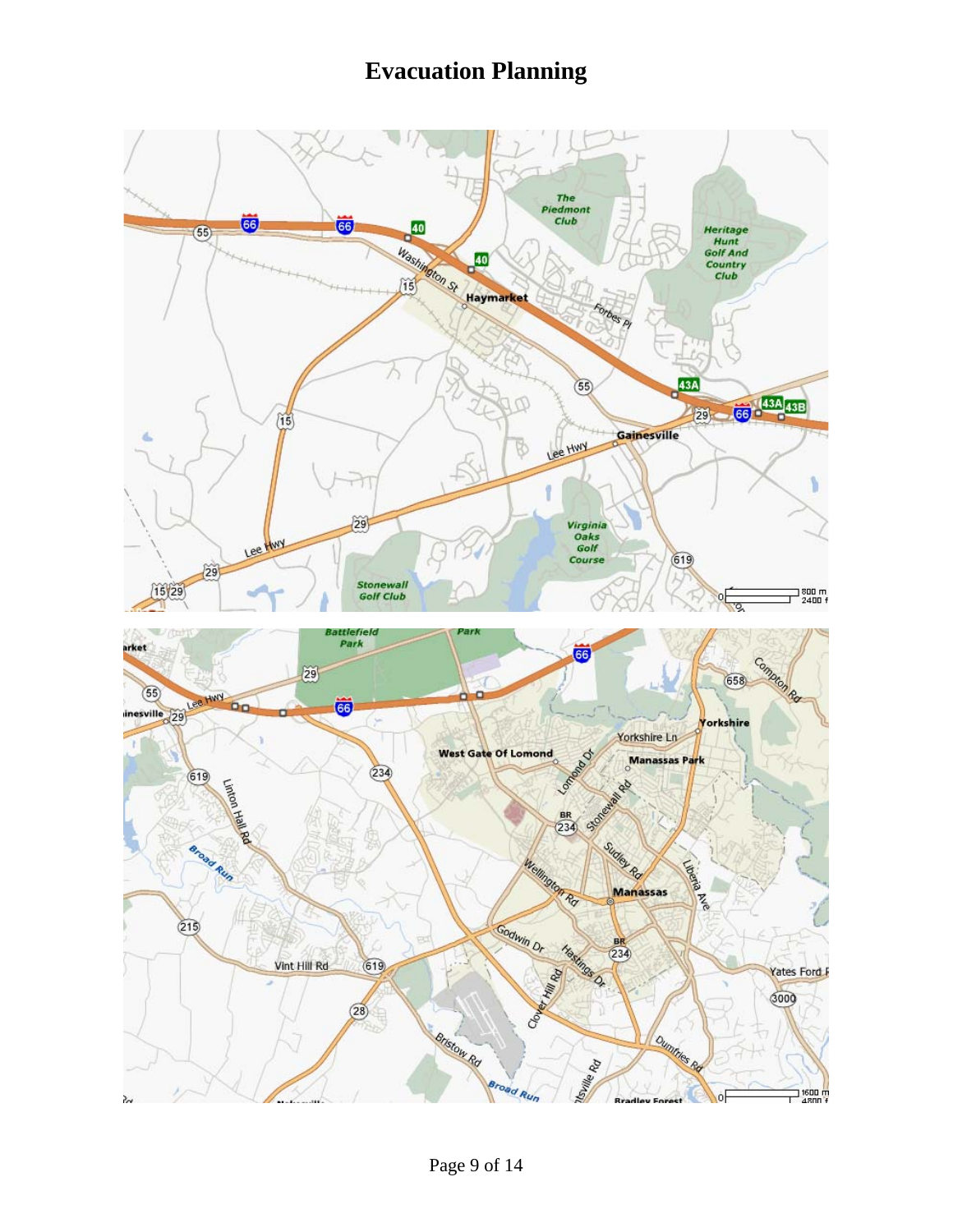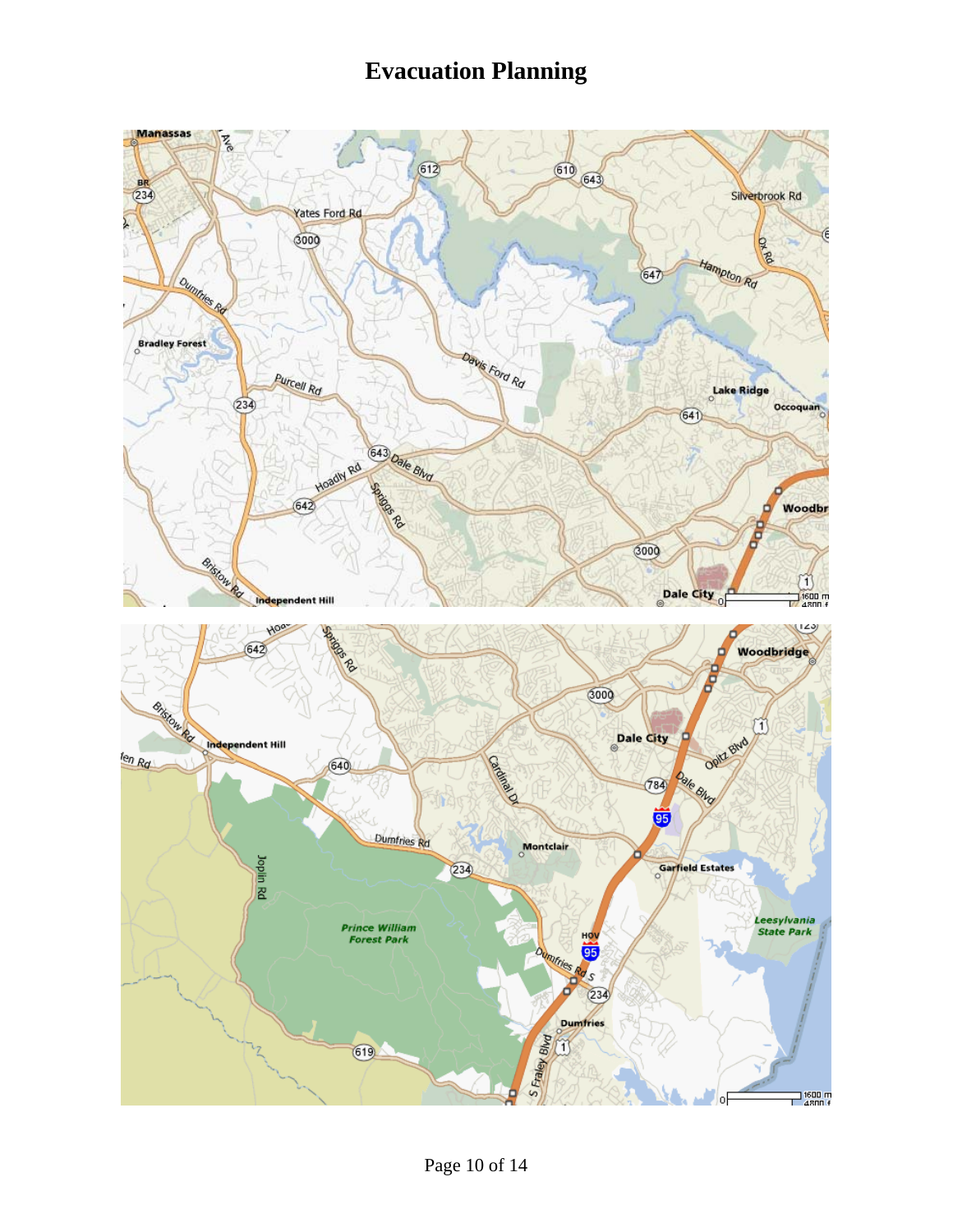

**Washington Metropolitan Area Transit Authority (WMATA) Metrorail** 

**Washington Metropolitan Area Transit Authority (WMATA) Metrobus**  <http://www.wmata.com/metrobus/maps/va.pdf>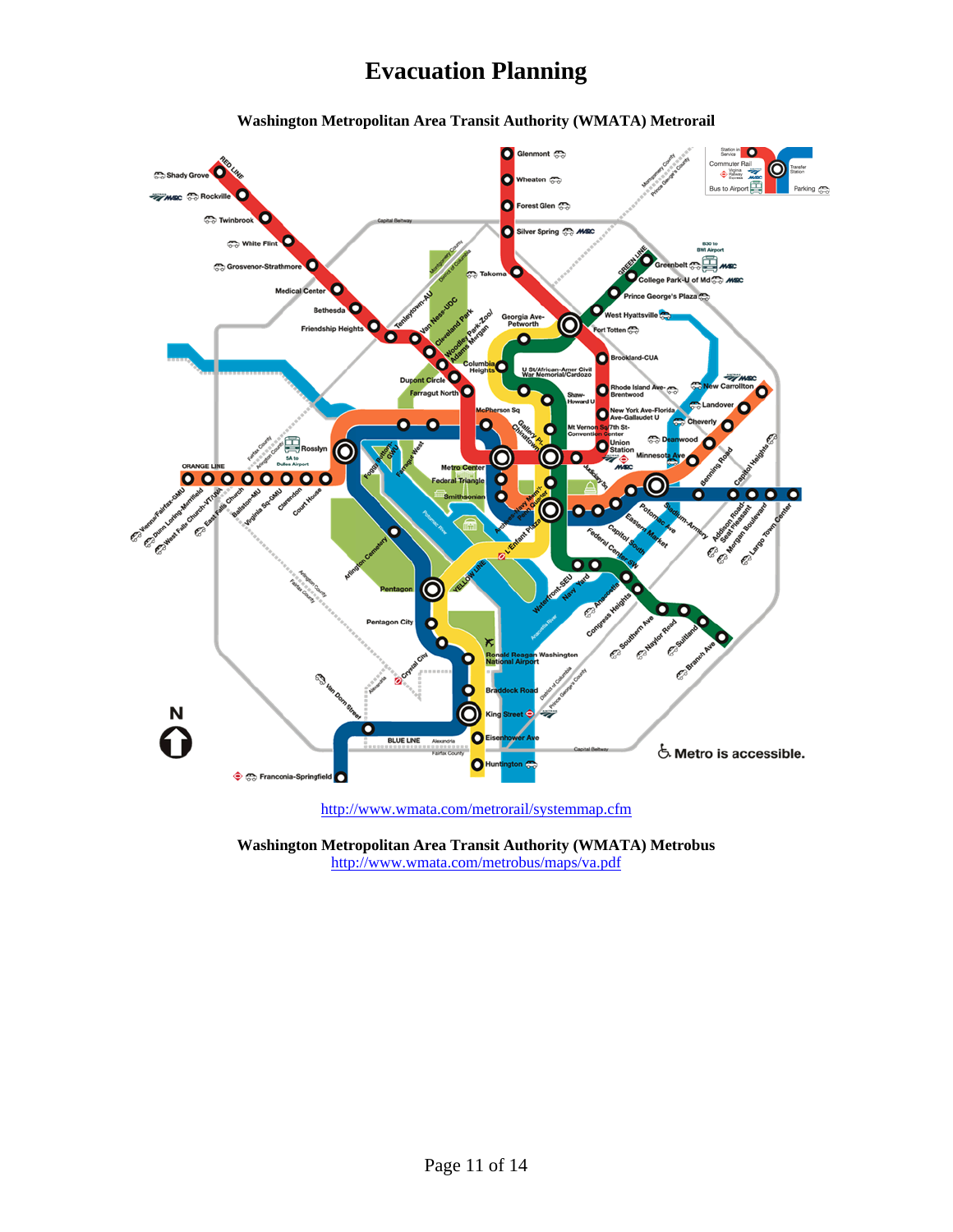- Set family meeting places at 10 mile distance rings from your home.
- Use your Family Communications Plan wallet cards to keep in touch.

|                                        | <b>Evacuation Guidelines</b>                                                                                                                                                                                                                                                                                                                                                                                                                                                                                                                                                                                                                                                      |                                                                                                                                                                                                                                                                                                                                                                                                                                                                                                                                                                                                                                                 |  |  |  |
|----------------------------------------|-----------------------------------------------------------------------------------------------------------------------------------------------------------------------------------------------------------------------------------------------------------------------------------------------------------------------------------------------------------------------------------------------------------------------------------------------------------------------------------------------------------------------------------------------------------------------------------------------------------------------------------------------------------------------------------|-------------------------------------------------------------------------------------------------------------------------------------------------------------------------------------------------------------------------------------------------------------------------------------------------------------------------------------------------------------------------------------------------------------------------------------------------------------------------------------------------------------------------------------------------------------------------------------------------------------------------------------------------|--|--|--|
|                                        | Always:                                                                                                                                                                                                                                                                                                                                                                                                                                                                                                                                                                                                                                                                           | <b>If Time Permits:</b>                                                                                                                                                                                                                                                                                                                                                                                                                                                                                                                                                                                                                         |  |  |  |
| 1.                                     | Keep a full tank of gas in your car if an<br>evacuation seems likely. Gas stations may be<br>closed during emergencies and unable to pump<br>gas during power outages. Plan to take one car per<br>family to reduce congestion and delay.                                                                                                                                                                                                                                                                                                                                                                                                                                         | 1. Gather your disaster supplies kit.<br>2. Wear sturdy shoes, long-sleeved shirt, long pants,<br>hat, and gloves to provide some protection.<br>3. Secure your home:                                                                                                                                                                                                                                                                                                                                                                                                                                                                           |  |  |  |
| 2.<br>3.<br>4.<br>5.<br>6.<br>7.<br>8. | Make transportation arrangements with friends or<br>your local government if you do not own a car.<br>Listen to a battery-powered radio and follow local<br>evacuation instructions.<br>Gather your family and go if you are instructed to<br>evacuate immediately.<br>Do not leave your pets, take them with you. Be<br>aware that not all shelters allow pets except for<br>service animals (seeing-eye dogs, etc.,)<br>Leave early enough to avoid being trapped by<br>severe weather or traffic.<br>Follow recommended evacuation routes. Do not<br>take shortcuts; they may be blocked.<br>Be alert for washed-out roads and bridges. Do not<br>drive through flooded areas. | Close and lock doors and windows.<br>Unplug electrical equipment, such as radios and<br>televisions, and small appliances such as<br>toasters and microwaves. Leave freezers and<br>refrigerators plugged in unless there is a risk of<br>flooding.<br>4. If you have to evacuate, make sure you provide your<br>out-of-area contact with the following information:<br>Where you are now.<br>Where you are going.<br>What route you are taking.<br>How are you getting to the destination point<br>(driving, bus, railroad, airplane, etc?)<br>Who is with you (include pets if you have them<br>and are taking them with you. Otherwise leave |  |  |  |
| 9.                                     | Stay away from downed power lines.<br>10. Let others know where you are going.                                                                                                                                                                                                                                                                                                                                                                                                                                                                                                                                                                                                    | name of facility at which you are leaving your<br>pets).<br>Is this a voluntary or mandatory evacuation?                                                                                                                                                                                                                                                                                                                                                                                                                                                                                                                                        |  |  |  |
|                                        |                                                                                                                                                                                                                                                                                                                                                                                                                                                                                                                                                                                                                                                                                   | 5. Make arrangements if you need to leave your pets.                                                                                                                                                                                                                                                                                                                                                                                                                                                                                                                                                                                            |  |  |  |

| <b>National Weather Service Weather Alert Radio Station Frequencies</b> |            |            |            |            |            |            |
|-------------------------------------------------------------------------|------------|------------|------------|------------|------------|------------|
| 162.400MHz                                                              | 162.425MHz | 162.450MHz | 162.475MHz | 162.500MHz | 162.525MHz | 162.550MHz |

• Northern Virginia is serviced by the KHB36 repeater in Manassas, Virginia on 162.550 MHz

• Washington, DC is serviced by the WNG736 repeater in Washington, DC on 162.450 MHz, the KEC86 repeater in Baltimore, MD on 162.4000 MHz and the KHB36 repeater in Manassas, Virginia on 162.550 MHz

| Directory of Local Emergency Managers for Virginia Counties and Independent Cities: |                    |             |             |  |  |  |
|-------------------------------------------------------------------------------------|--------------------|-------------|-------------|--|--|--|
| A through E                                                                         | <b>F</b> through L | M through R | S through Z |  |  |  |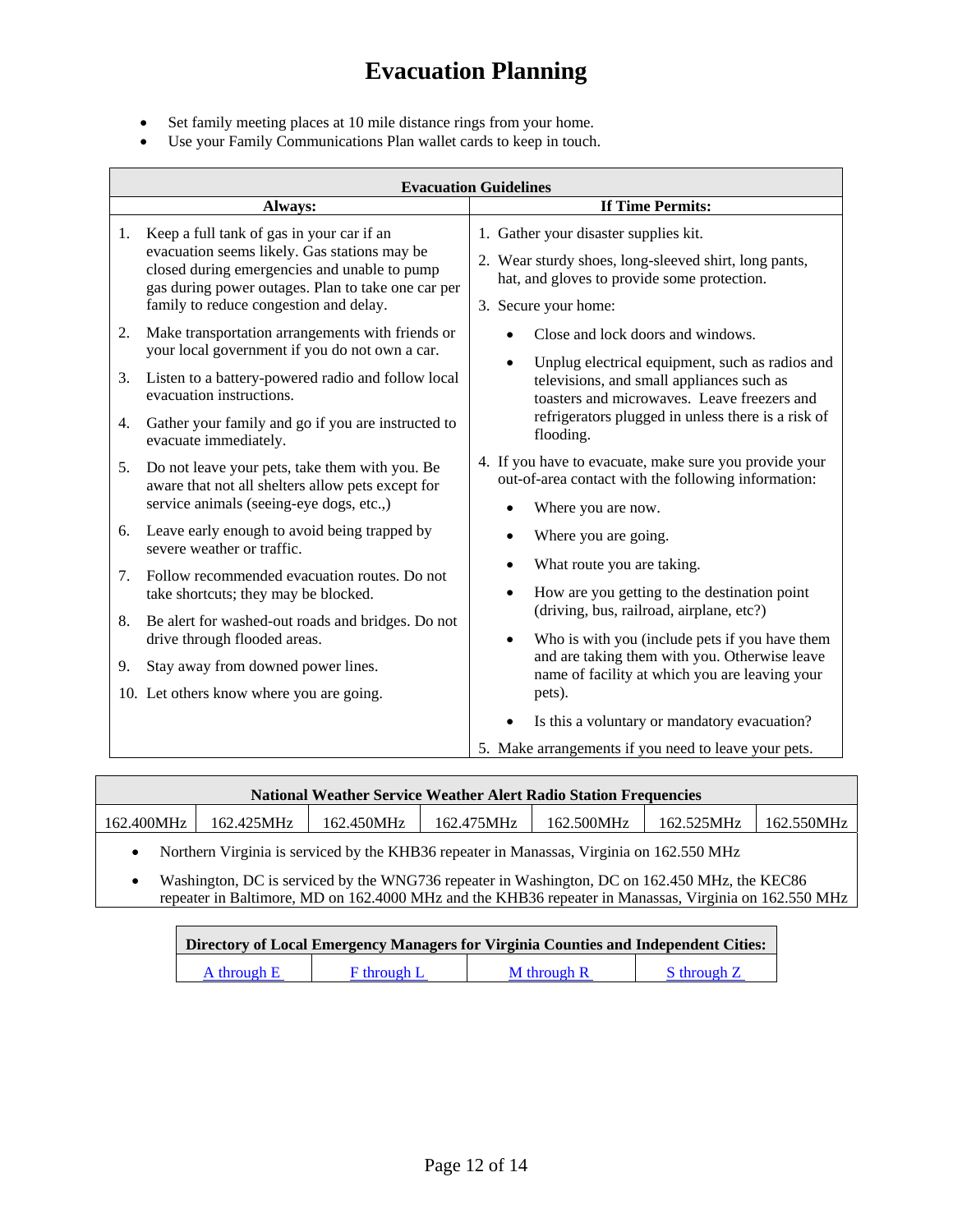Be familiar with the Virginia Department of Emergency Management [\(VDEM\)](http://www.vaemergency.com/prepare/eas/index.cfm) Emergency Alert System radio station near you and in the event of an emergency, tune to that station for information.

| <b>Channel</b> | <b>Station</b> | <b>Area Covered</b>      | <b>Channel</b>                               | <b>Station</b> | <b>Area Covered</b>            |
|----------------|----------------|--------------------------|----------------------------------------------|----------------|--------------------------------|
| 88.3           | WRVL-FM        | Roanoke Extended         | 98.5<br>WTFM-FM                              |                | NE Tennessee/Western VA        |
| 89.1           | <b>WVTF-FM</b> | Roanoke Extended         | 99.1                                         | WSLQ-FM        | Roanoke Extended               |
| 90.7           | <b>WMRA-FM</b> | Shenandoah Valley        | 100.7                                        | WQPO-FM        | Shenandoah Valley              |
| 91.5           | <b>WNRN-FM</b> | Charlottesville          | 101.3                                        | WXJK-FM        | Farmville                      |
| 92.5           | WINC-FM        | Winchester               | 102.1                                        | <b>WRXL-FM</b> | <b>Richmond Extended</b>       |
| 93.3           | <b>WFLS-FM</b> | Fredericksburg           | 103.1                                        | <b>WCUL-FM</b> | Culpeper                       |
| 93.9           | <b>WMEV-FM</b> | Marion                   | 104.7                                        | WVGO-FM        | Southside                      |
| 94.5           | WRVQ-FM        | <b>Richmond Extended</b> | 105.9<br>WJZW-FM                             |                | NOVA/DC                        |
| 94.9           | WPVR-FM        | Danville/South Boston    | <b>Stations listed below are AM stations</b> |                |                                |
| 95.3           | WFTR-FM        | Winchester               | 550                                          | <b>WSVA-AM</b> | <b>Shenandoah Valley</b>       |
| 95.3           | WJLC-FM        | Danville/S. Boston       | 800                                          | <b>WSVS-AM</b> | <b>Southside</b>               |
| 95.7           | WFLO-FM        | Farmville                | 910                                          | <b>WRNL-AM</b> | <b>Richmond Extended</b>       |
| 96.3           | WROV-FM        | Roanoke Extended         | 980                                          | <b>WXBQ-AM</b> | <b>NE Tennessee/Western VA</b> |
| 96.7           | <b>WJMA-FM</b> | Culpeper                 | 1140                                         | <b>WRVA-AM</b> | <b>Richmond Extended</b>       |
| 96.9           | WXBQ-FM        | NE Tennessee/Western VA  | 1310                                         | WGH-AM         | <b>Eastern VA</b>              |
| 97.3           | WGH-FM         | Eastern VA               | 820/1500                                     | <b>WTOP-AM</b> | <b>NOVA/DC</b>                 |
| 97.5           | WWWV-FM        | Charlottesville          |                                              |                |                                |